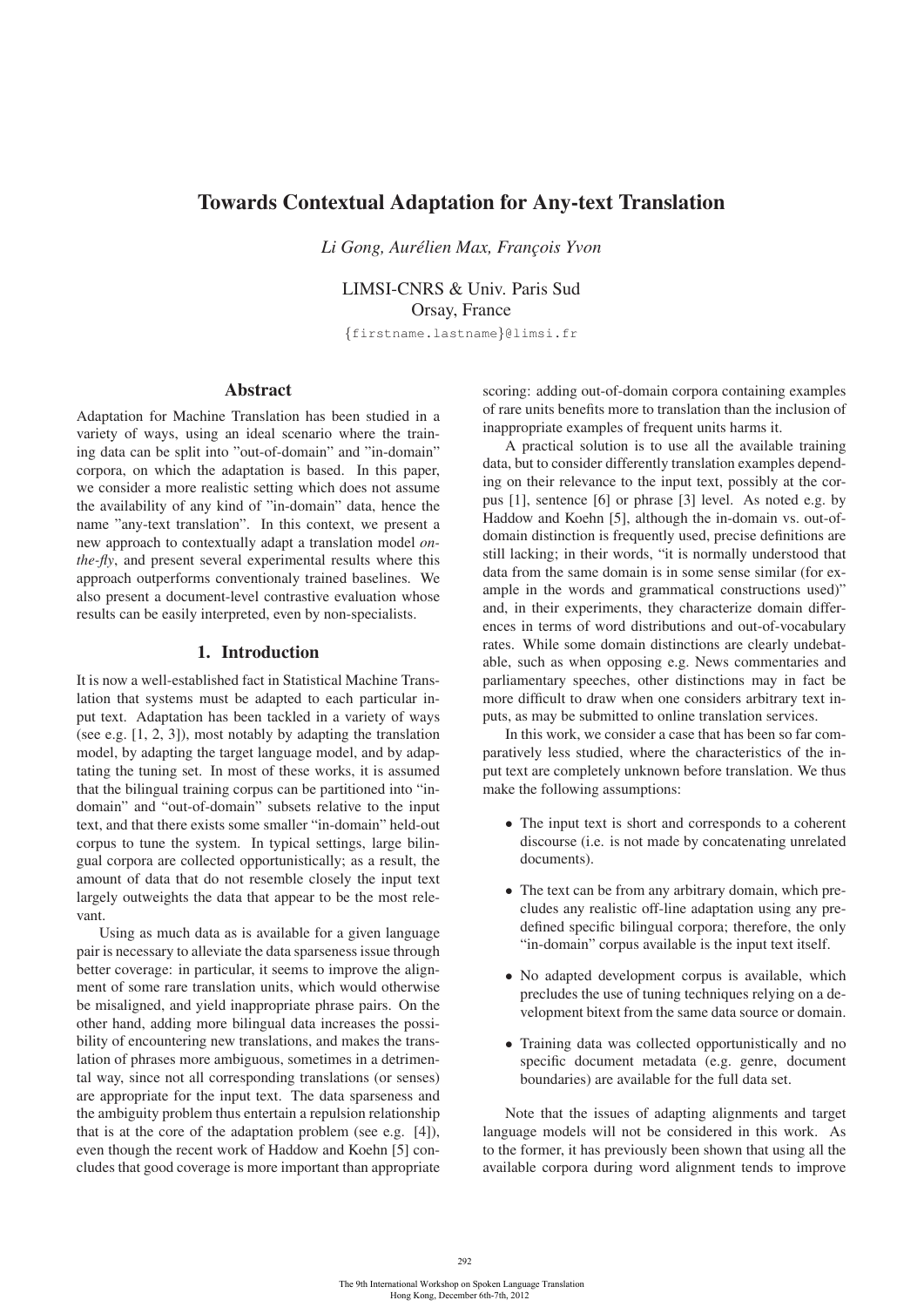translation performance [7, 5], so our word alignment models will be built offline using all available parallel data. As to the latter, there is a large body of works addressing language model adaptation which all report improvements over non-adapted language models (e.g. [1]). We leave it to our future work to evaluate whether the effects of all types of adaptations can be compounded.

This paper is to our knowledge the first attempt at studying the scenario of what we call here "any-text translation", with the notable absence of some predefined identifiable indomain training and tuning corpora. An important aspect of our scenario is that there is no guarantee that appropriate data will be available for the input text as regards e.g. genre, phraseology, theme vocabulary, or even effects of original language. Thus, adaptation will be performed with the objective of modeling some *a priori* confidence into the system's ability to translate short translation units.

Another consequence of our setting is that online adaptation is necessary and is in fact the only solution. We therefore propose an *on-the-fly* pipeline consisting of the following stages : sampling at the level of translation units is performed (similarly to [8, 9]) for selecting sentences from the training data, and instance weighting is applied for scoring phrase pairs (e.g. [6]). Based on these computations, two additional scores are then produced: the first estimates the *goodness* of each collected source phrase as a translation unit for the language pair at hand; the second estimates how much confidence should be put in the adaptated translation distribution for each source phrase<sup>1</sup>. An important result of the paper will be the description of a document-level contrastive evaluation scheme that enables a more interpretable analysis of the differences between two systems.

The rest of this article is organized as follows. We first describe our approach to on-the-fly instance weighting for adapting translation models (section 2). We then describe how to model the goodness of source phrases (section 3) and to compute confidence scores for (adapted) translation distributions (section 4). The experimental section (section 5) is decomposed into a description of data sets (section 5.1), systems (section 5.2), and evaluation settings (section 5.3). We next present the main experimental results (section 5.4) and discuss them in relation to previous works (section 6). We finally conclude and describe plans for future work.

# 2. Instance-weighting for contextual adaptation

Adaptation can be tackled as a data selection problem: given an in-domain training corpus and out-of-domain corpora, a fixed number of sentences are selected in the out-of-domain corpora on the basis of their similarity to the in-domain corpus. These sentences may be denoted as *pseudo in-domain data* [11], where it is hoped that, given the selected number of sentences to draw, performance will be improved. This approach is in fact flawed in a particular respect, as it does not provide any guarantee that instances of rare units will be selected, specifically if they do not occur in sentences resembling the in-domain data. This has been sometimes solved by ad-hoc strategies to recover infrequent units [12].

We would like instead to make use of all available training corpora. Sampling at the level of phrases is an efficient solution to achieve this goal [8, 9]. Indeed, suffix arrays [13] offer fast access to phrase instances in large corpora, and can be used to select a given number of instances of phrases, rather than sentences, thereby ensuring that all the phrases present in a corpus are appropriately covered.2

Previous approaches to sampling have resorted to *random deterministic sampling*, which picks a given number of examples by scanning the suffix array index at fixed intervals (hence the apparently random, and actually deterministic, behavior). This, of course, is sub-optimal as it does not attempt to select the most appropriate data for the input text. We may instead resort to criteria that are often used in data selection approaches: Information Retrieval similarity measures such as tf.idf and Information Theory measures such as perplexity.

Once a sample has been collected for every source phrase, (pre-computed) word alignments are retrieved to extract the corresponding translations. Assuming a set of retrieved sentences and their individual similarity score, denoted as  $w_i$ , the adapted translation model can be estimated by weighting each example with the corresponding sentence weight [6]:

$$
p_{iw}(e|f) = \frac{\sum_{j \in T_f \cap T_e} w_j c_j(e, f)}{\sum_{j \in T_f} w_j c_j(f)},\tag{1}
$$

where  $T_f$  (resp.  $T_e$ ) is the set of source (resp. target) sentences containing f (resp. e), and  $c<sub>i</sub>$ () is the count function.

## 3. Estimating the goodness of translation units

Given that our sampling strategy ensures that all occurrences (up to a maximum sampling size) of each source phrase will be retrieved, all source phrases that are found in the training corpus will also be present in the phrase table. Although no definitive criterion as to what constitutes a good phrase translation unit has emerged<sup>3</sup>, the two following criteria have been proposed:

<sup>&</sup>lt;sup>1</sup>Note that in the present work, the effect of this score will only be to act as a *segmentation* model, so that some segmentation may be preferred over some other. Future work will include searching for more translation examples for those unreliable phrases, as hinted by [5], and having recourse to automatic paraphrasing (e.g. [10]) of those phrases.

<sup>&</sup>lt;sup>2</sup>Callison-Burch *et al.* [8] found that a sample size of 100 was sufficient for German-to-English phrase-based SMT, while Lopez [9] determined that 300 was an appropriate value for Chinese-English hierarchical SMT. We will use a larger sample size of 1,000 in our experiments in an attempt to let instance weighting find the most appropriate examples from a larger sample.

<sup>&</sup>lt;sup>3</sup>For instance, limiting phrases to constituents was found to be suboptimal [14]. The very definition of what a *phrase* is with respect to the SMT problem poses many interesting research questions, see e.g. [15].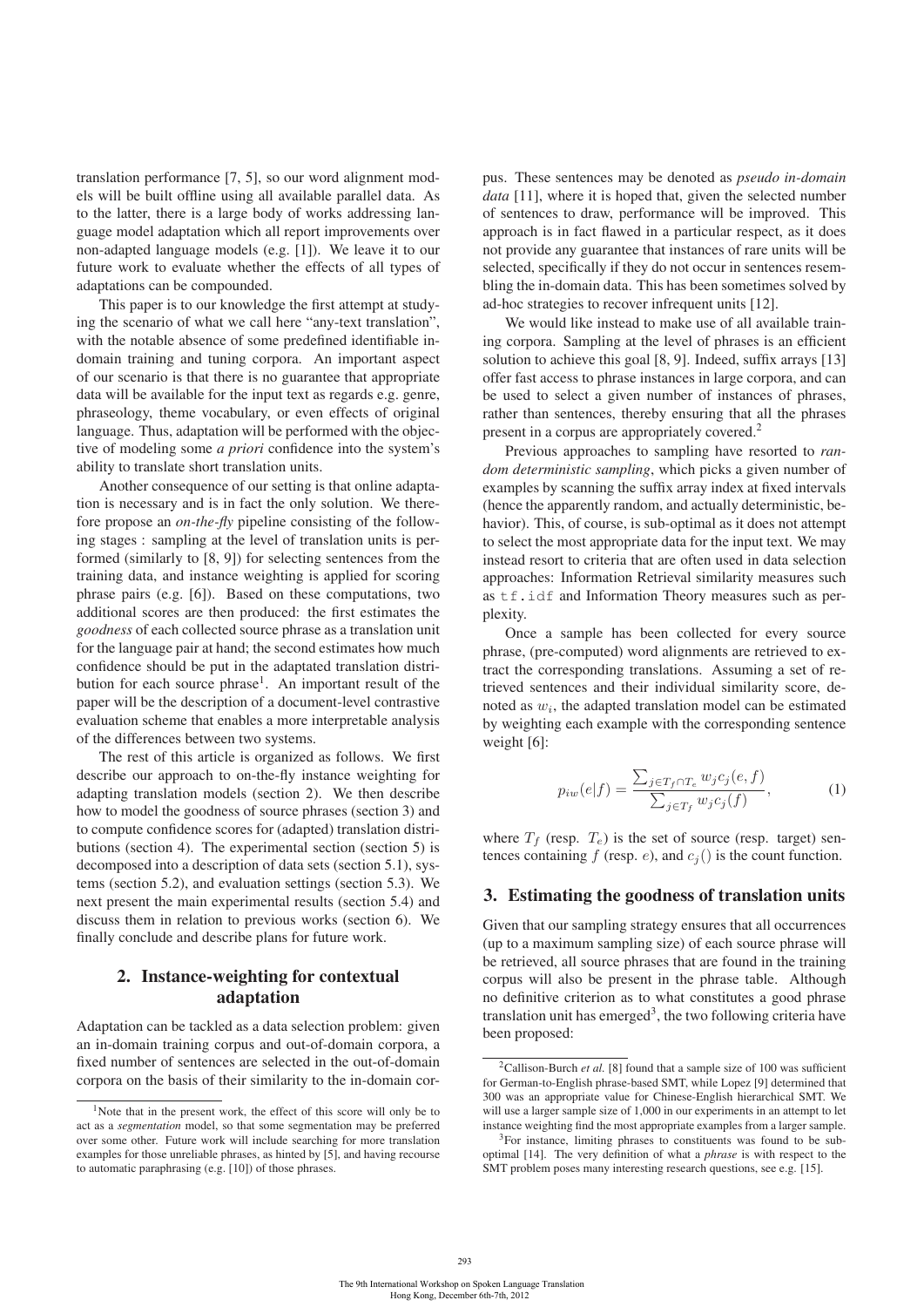• Given some word alignment between a source and target parallel corpora, the absence of an aligned target phrase for a given source phrase may suggest that the corresponding failure of the extraction process should be accounted for in the translation model. Lopez [9] therefore proposes the following *coherent* estimate of the translation conditional probability:

$$
p_{coherent}(e|f) = \frac{c(f,e)}{c(f)}
$$
 (2)

where  $c(f)$ , the number of occurrences of the source phrase, corresponds to the total number of attempted extractions, in lieu of the traditional summation over all extracted translations for  $f$ ,  $\sum_{e'} c(e', f)$ .

• It has been observed that the traditional heuristic approach to phrase pair extraction does not offer a consistent view over the training and the actual use of phrases by decoders. It is thus possible to have recourse to a forced alignment which results in the decoder producing what it believes is the best alignment for a given training sentence. Wuebker *et al.* [16] implement this idea using *leaving-one-out*, so that the phrase examples for each training bi-sentence are not used to decode it, and subsequently estimate their system's models on the resulting alignment. Even though this intuition does not guarantee that the retained phrases are *intrinsically* good translation units, they were selected as pertaining to best derivations allowing to reproduce the reference target sentence.

We exploit the two above ideas as follows. First, we use some pre-trained standard phrase-based system to translate its own training corpus. Instead of sticking strictly to leaving-one-out, we simply remove from the system's phrase table all source phrases occurring only once, corresponding mostly to long phrases. In addition, we consider all phrases coherent with the resulting alignment (i.e. coherent sub- or super-phrases) as candidates for extraction. Then, for all the selected occurrences of a given source phrase  $f$ , we count how many times  $f$  has both a coherent alignment in the original alignment (using GIZA++ in our case) and in the decoder alignment, and normalize by the number of occurrences of that source phrase $4$ . The following calculation was used as a new feature in our experiments:

$$
h_{goodness}(f) = \frac{c_{coherent}(f)}{c(f)},
$$
\n(3)

where  $c_{coherent}(f)$  denotes the count of instances of phrase f being coherent with respect to both the training and decoding alignment.

## 4. Confidence estimation for adapted translations probabilities

Phrase scoring strategies used in conventional phrase-based SMT systems are based on simple count ratios and can thus be criticized on the following grounds :

- 1. A source phrase occuring rarely will result in its translations being over-estimated<sup>5</sup>.
- 2. A majority of *inappropriate* examples for a given source phrase will result in incorrect translations being more likely for the translation model<sup>6</sup>.

The instance-weighting scheme presented in section 2 allows us to assign an adapted weight to each individual example: in some sense, this weight should reflect the confidence that the associated translation is contextually appropriate. Intuitively, an example matching only loosely the context of the input sentence should not partipate much to the confidence that the final translation distribution is correctly estimated. The worst-case scenario would be if all available examples were poor matches (such as examples for an incorrect translation sense for a polysemous phrase). Conversely, a perfect match (such as finding in the training data the very input sentence or a very close match) would indicate that the translation distribution was derived from appropriate data, at least for this example.

In addition to the appropriateness of the examples used, their number should also participate in estimating the confidence in a translation distribution. Given a particular number of examples for a source phrase, the least informative, or least *committing*, situation would be one in which all translation examples are different, yielding the following conditional entropy:

$$
H_{unif}(f) = -\sum_{e} p(e|f) \log(p(e|f)) = \log(\frac{1}{c(f)})
$$
\n(4)

Intuitively, the better the examples used for contextual estimation of a phrase's translations, and the better the instance-weighting scheme, the more the conditional entropy for that phrase should be reduced, as translation alternatives should be restricted to a few synonymous translations. The information gain measured as a difference of entropy values between the previous situation and the more informative situation of a given model provides some account of how much confidence should be put in the collective contribution of all weighted examples. We thus used the following as a new feature in our experiments involving adapted translation models:

$$
h_{confidence}(f) = H_{unif}(f) - H(f)
$$
\n
$$
= -\log(\frac{1}{c(f)}) + \sum_{e} p_{iw}(e|f) \log(p_{iw}(e|f))
$$
\n
$$
\qquad \qquad -
$$

<sup>&</sup>lt;sup>4</sup>This can be done w.r.t. to the full corpus or a to particular sample, depending on the configuration studied.

<sup>5</sup>Inverse translation models and lexical weighting are in a way meant to compensate for this.

 $6$ Context-dependent phrase tables (e.g. [17]) is a way to address this.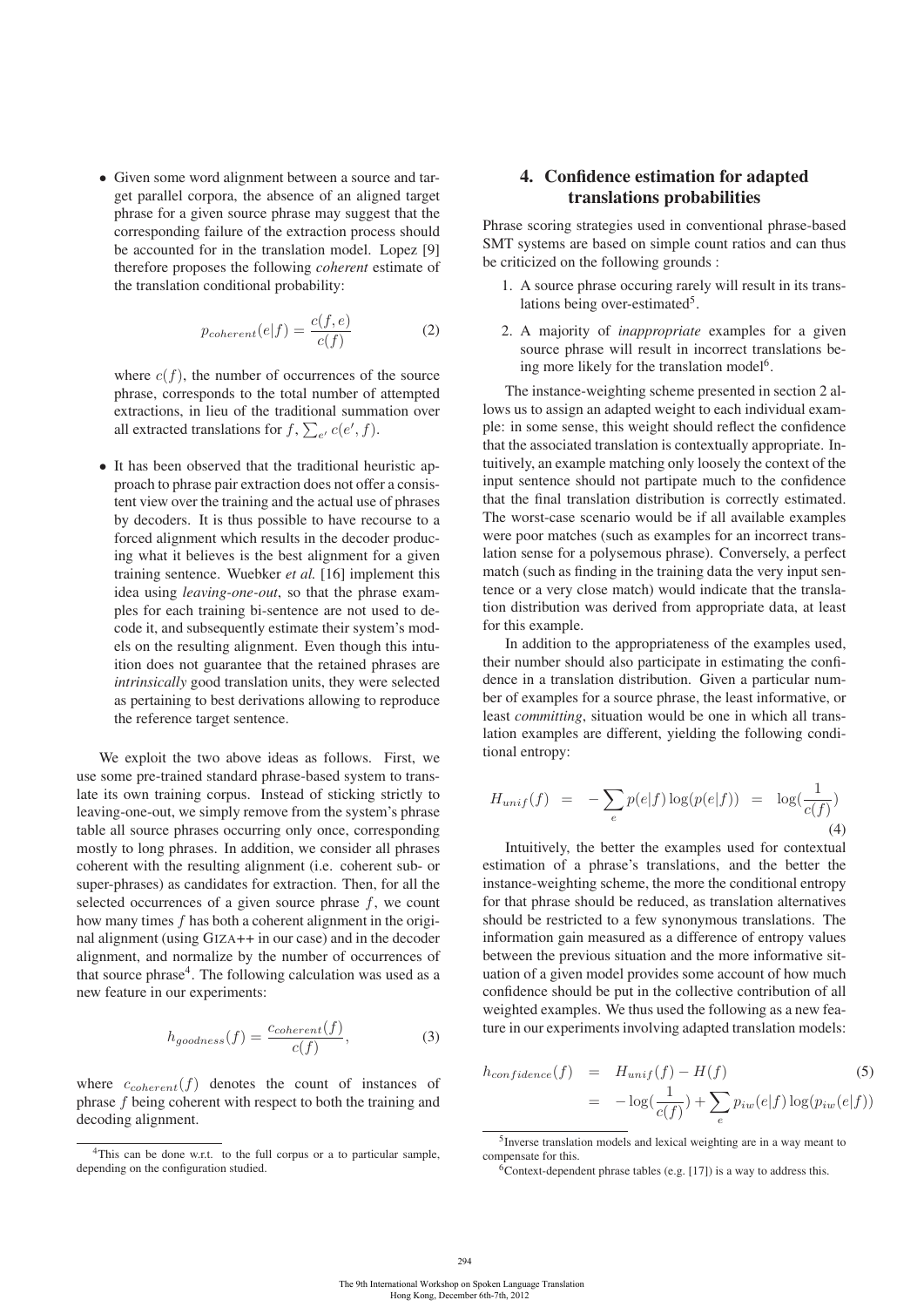| Corpus |            | #lines | #tok.en | #tok.fr | ppl.en | ppl.fr | oov.en | oov.fr |
|--------|------------|--------|---------|---------|--------|--------|--------|--------|
| tuning | newsco(in) | 934    | 22.4K   | 25.3K   | 316.19 | 211.07 | 629    | 273    |
|        | ted (out)  | 934    | 19.6K   | 20.3K   | 265.63 | 164.57 | 238    | 273    |
| test   | newsco     | 1.859  | 44.2K   | 48.8K   | 307.14 | 222.79 | 1.700  | 1.558  |

Table 1: Tuning and test documents statistics

This value increases when either the number of examples for  $f$  is high or when the entropy of the adapted translation distribution is low.

### 5. Experiments

We now describe experiments intended to show whether onthe-fly contextual adaptation can improve over standard estimation of translation models, as well as over a standard way of combining translation models estimated from different corpora. For this, we resort to data conditions that simulate short input documents and training corpora for which the in-domain part is either clearly identified or dissolved in a larger corpora, and use three scenarios where an out-ofdomain, an in-domain and a perfect tuning set is available7. For each system configuration, we compute traditional evaluation metrics over the full document collection (as is typically done with corpus-based metrics such as BLEU). We also propose a new document-based evaluation method that is more appropriate for the problem at hand.

#### 5.1. Data sets

Experiments were performed on the English-French language pair in both directions, using data released for the evaluation track of the Workshop on Statistical Machine Translation<sup>8</sup>. Our test document collection, described in Table 1, also stems from WMT data: it consists of a set of 76 News commentary documents (from newstest2009).

We use the tuning sets described in Table 1: one is "indomain" (in its traditional sense in SMT) w.r.t. to our test corpus (newsco), and one is out-of-domain and is taken from presentations from TED talks<sup>9</sup> (ted). These conditions allow us to compare situations where tuning corpora of various degrees of appropriateness are available and can be identified as more appropriate; we will also simulate the availability of a "perfect" tuning set by performing self-tuning.

Lastly, our training corpus, described in Table 2, contains two sub-corpora of in-domain News commentaries (newsco) and out-of-domain parliamentary debates (epps). These sub-corpora will be either used separately or jointly.

| <b>Corpus</b> | domain w.r.t. test | # lines | # tokens.en | # tokens.fr |
|---------------|--------------------|---------|-------------|-------------|
| newsco        | 1n                 | 137K    | 3.381M      | 4.017M      |
| epps          | out                | 1.982M  | 54.170M     | 59,702M     |
| newsco+epps   | mixed              | 2.119M  | 57.551M     | 63.790M     |

Table 2: Training corpora statistics

#### 5.2. Systems

#### *5.2.1. Off-line baseline systems*

We build standard phrase-based systems using  $m$ oses<sup>10</sup>, and use MERT for tuning parameters. We compare the following conditions: training on all available data (newsco+epps), as well as using two separate phrase tables built from newsco and epps (i.e. multiple alternative decoding paths) as is standard practice in domain adaptation where corpus boundaries are known [1].

#### *5.2.2. On-the-fly adapted systems*

We build various adapted systems on-the-fly. All use the word alignments produced by  $Gizat+11}$  on the full newsco+epps corpus, as out-of-domain data may improve alignment quality in our situation [7]. We test the three following sampling and instance-weighting strategies for estimating translation model: (a) random sampling and uniform weighting  $[8, 9]$  (RND), (b) using  $\forall$  f. idf values of training sentences [19] (IR), and (c) perplexity values of training sentences relative to each test document  $(PPL)$ .<sup>12</sup>

An important difference with our baseline systems is that we do not estimate a back-translation model  $(p(f|e))$  as this proves costly using sampling; [9] reported that this model does not have a significant impact on translation performance for large training corpora. Furthermore, we believe that such a model should in fact not be needed, were the translation model appropriately estimated (i.e. contextually appropriate), as there would be no need to compensate for the "ambiguity" in this model by considering the reverse direction.13

We build variants where we consider one translation model in isolation (RND, IR, PPL) as well as our source phrase goodness model (section 3) and our translation distribution confidence estimation (section 4). Parameter tuning is performed once for all with MERT, considering the tuning set as a single document. For testing, we build an adapted translation model for each document and use the previously tuned parameters to decode using the moses decoder. For self-tuning, which simulates the availability of a (smallish)

<sup>7</sup>Performing tuning set adaptation at the document-level as in [18] will be part of our future work.

<sup>8</sup>http://www.statmt.org/wmt12

<sup>9</sup>Available from IWSLT'11: http://iwslt2011.org

<sup>10</sup>http://www.statmt.org/moses

<sup>11</sup>http://code.google.com/p/giza-pp/

 $12$ Note that scoring test examples at the sentence level, as done e.g. by [6], might be sub-optimal: we would rather consider thematically-coherent units from the training corpus. We did not have this information at our disposal here, but plan to perform automatic thematic segmentation of the training corpora as part of our future work. Note also that the target side of our "in-domain" corpus (i.e. test documents) was not available for adaptation.

<sup>&</sup>lt;sup>13</sup>The argument also holds for lexical weighting models, which are meant to model intra-biphrase cohesion.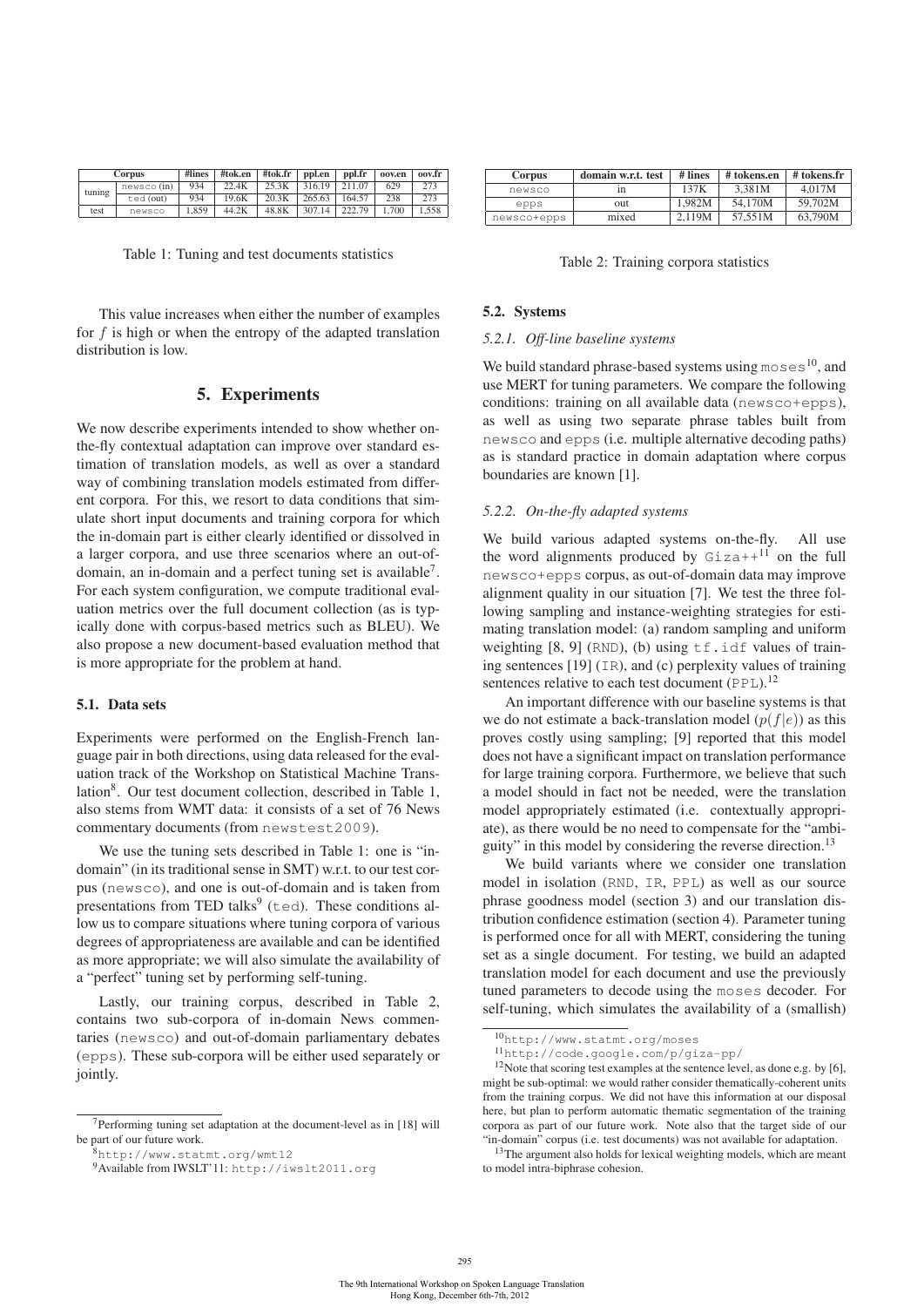perfect tuning set for each input document, each document is tuned independently using the reference corpus and the best optimization point is used for testing; this is obviously an oracle situation, and will be denoted as such in our results for moses and our adapted systems.

## 5.3. Evaluation setting and contrastive document-level evaluation

We will compare our various settings using the wellestablished BLEU [20] and TER [21] metrics, using initially the full test corpus made up of the full collection of documents. Absolute values being always difficult to interpret, we propose to resort to contrastive evaluation between two systems. Our contrastive document-level evaluation is performed as follows: given two systems we wish to compare, a single configuration, and a target evaluation metrics, we look on *a per document basis* which system outperformed the other for some interval (e.g. "1-2 BLEU increase", "0.5- 0.75 TER decrease"). We then compute statistics over the entire document set. Considering a particular significance level for the selected metrics, we can then report the percentage of cases the first system outperformed the second system, the other way round, and when they leveled each other out, corresponding to figures that are easier to interpret.

#### 5.4. Results

The results of all systems under our three tuning conditions are given in Table 3. It immediately stands out that we are looking at two very different situations: on the one hand, French to English translation shows a clear advantage of the adapted systems over both moses and the adapted baseline (2-tables) under all tuning conditions; on the other hand, English to French translation calls for a closer look at results as no immediate conclusion can be drawn.

Tuning condition Considering first the most likely scenario for any-text translation, we look at results obtained when using an out-of-domain tuning set for all systems. On English to French, we find that the IR and PPL system can achieve slightly better performance than moses, which in turn performs slightly better than RND. The 2-tables adaptation system clearly failed to improve over any other system. On French to English, the situation is comparable with the exception of two differences: IR and PPL now achieve a significant improvement over moses (resp. +1.15 and +1.12 BLEU point), and 2-tables now performs slightly better than moses.

The in-domain condition, where a tuning set from the same domain as the test set is used, exhibits a similar pattern: on English to French, moses and our best adapted systems are almost indistinguishable, and the 2-tables system performs comparatively poorly. On French to English, 2-tables now performs slightly better than moses, while our adapted systems outperform again the latter  $(+0.77)$ BLEU point for IR and +0.57 BLEU point for PPL).

|                                       | English $\rightarrow$ French                                                    |             |                         |                         |             |                          | French $\rightarrow$ English |                         |             |                                     |             |            |  |
|---------------------------------------|---------------------------------------------------------------------------------|-------------|-------------------------|-------------------------|-------------|--------------------------|------------------------------|-------------------------|-------------|-------------------------------------|-------------|------------|--|
|                                       | tuning condition                                                                |             |                         |                         |             |                          |                              |                         |             |                                     |             |            |  |
|                                       | out                                                                             |             | in                      |                         | oracle      |                          | out                          |                         | in          |                                     | oracle      |            |  |
|                                       | <b>BLEU</b>                                                                     | <b>TER</b>  | <b>BLEU</b>             | <b>TER</b>              | <b>BLEU</b> | <b>TER</b>               | <b>BLEU</b>                  | <b>TER</b>              | <b>BLEU</b> | <b>TER</b>                          | <b>BLEU</b> | <b>TER</b> |  |
| moses                                 |                                                                                 | 28.15 55.27 |                         | 28.32 56.72 30.07 56.61 |             |                          |                              | 28.36 55.66 29.46 52.07 |             |                                     | 32.11       | 52.69      |  |
| 2-tables                              |                                                                                 | 27.80 55.31 | 26.91 58.71             |                         |             |                          |                              | 28.49 55.16             | 29.53 51.90 |                                     |             |            |  |
| <b>RND</b>                            |                                                                                 |             | 28.01 55.15 28.17 57.12 |                         | ÷,          | $\overline{\phantom{a}}$ |                              | 28.24 56.44 29.99 51.83 |             |                                     |             |            |  |
| IR                                    |                                                                                 |             | 28.36 54.83 28.42 56.86 |                         | ä,          | ٠                        |                              | 28.59 55.74 29.57 52.08 |             |                                     |             |            |  |
| $+$ good 28.07 55.34 28.13 57.13      |                                                                                 |             |                         |                         | ä,          | $\overline{\phantom{a}}$ |                              |                         |             | 29.11 54.69 30.01 51.68             |             |            |  |
| $+$ conf 27.74 55.27 28.25 57.13      |                                                                                 |             |                         |                         |             | ٠                        |                              | 29.51 54.12 29.66 52.05 |             |                                     |             |            |  |
|                                       | $+$ all 28.17 55.07 27.92 57.45 30.12 56.70                                     |             |                         |                         |             |                          |                              |                         |             | 28.76 54.98 30.23 51.80 31.74 53.52 |             |            |  |
| PPT.                                  |                                                                                 |             | 28.32 55.09 27.99 57.46 |                         |             | ٠                        |                              | 28.76 55.27 30.03 51.81 |             |                                     |             |            |  |
| $+\alpha$ ood 28.34 55.15 28.21 57.39 |                                                                                 |             |                         |                         |             | $\overline{\phantom{a}}$ |                              | 28.86 54.75 29.54 52.33 |             |                                     |             |            |  |
| $+$ conf 28.22 55.42 28.12 57.60      |                                                                                 |             |                         |                         |             | ٠                        |                              | 29.36 54.16 29.51 52.16 |             |                                     |             |            |  |
|                                       | $+$ a11 27.89 55.25 27.87 57.74 30.03 56.33 29.48 54.34 29.76 51.95 32.78 51.70 |             |                         |                         |             |                          |                              |                         |             |                                     |             |            |  |

Table 3: BLEU and TER results. Highest values in a given column appear in bold.

Comparing results between the out-of-domain and indomain conditions makes the English to French situation look even more complex: there seems to be no marked regular differences between systems tuned with these two conditions (e.g. only +0.17 BLEU point improvement for moses). The situation is much clearer on French to English, where all systems benefit from in-domain tuning (e.g. +1.1 BLEU point improvement for moses).

Lastly, oracle tuning conditions yield again two different results: moses and the two adapted systems are indistinguishable in English to French, while on French to English we find PPL to be superior to moses (+0.67 BLEU point), itself superior to IR (+0.37 BLEU point). In all conditions, we note a substantial improvement over out-of-domain and in-domain tuning (e.g. for PPL up to 2.16 BLEU point over in-domain tuning on English to French and 3.02 on French to English). This last result clearly emphasizes the need for performing document-level adaptation for tuning, something that will be addressed in our future work. It also shows that improvements through better tuning are possible even for the (apparently difficult) English to French language pair, where in-domain tuning did not achieve a superior result than outof-domain tuning.

Adaptation scenarios No instance-weighting scheme (IR or PPL) appears to clearly outperform the other: they stand in close range in the out-of-domain tuning condition, while IR has a slight advantage in the in-domain condition and the PPL oracle performs better in French to English. Our two additional features (+good and +conf) both proved useful under different situations; we can only observe a small tendancy of conf to perform better in the out-of-domain condition in French to English. Furthermore, their combination never leads to improvements on English to French, adding to the previously mentioned complexity of this language pair in our experiments.

Contrastive document-level evaluation Pair-wise contrastive results for a set of selected systems and the full range of tuning conditions are given in Table 4, where we consider differences over 0.5 BLEU point. These results allow us to obtain a more interpretable analysis of the comparison between any two systems. For instance, IR+all obtained a small advantage of +0.40 BLEU point over moses in the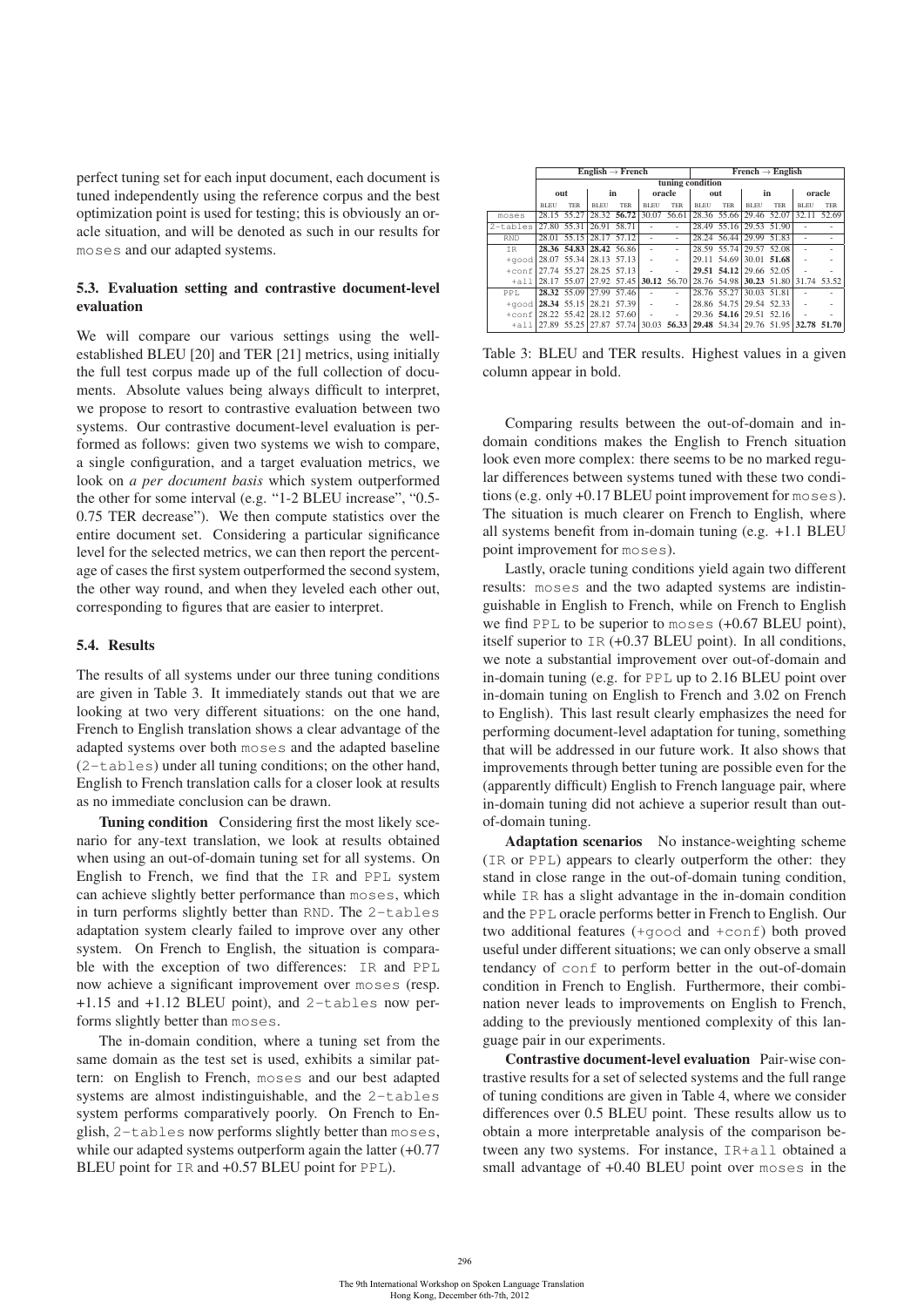

Figure 1: Document-level comparison for any-text translation: green bars (resp. red bars) show number of documents per BLEU (left side) or TER (right side) intervals for which PPL+all outperformed moses (resp. the other way round) in the out-of-domain tuning condition for French to English.

French to English out-of-domain condition; however, this translates as 43.42% of documents for which IR+all outperforms moses (by 0.5 BLEU point or more), and 34.21% for the opposite. Computing those values on a large set of test documents would provide us with some probability that a given system would perform better at translating a new document than some other system, while corpus-based BLEU would give higher importance to longer documents, thus introducing a bias to their respective adaptation situation.

## 6. Discussion

Our experiments have shown that on-the-fly contextual adaptation could lead to significant improvements over several baselines, including one that exploits translation models derived from different domains. These results shed a new light on the complexity of the adaptation problem and provided concrete examples to illustrate the complexities of conditions under which adaptation can be successful. Furthermore, the oracle self-tuning condition demonstrated the sub-optimality of using large supposedly "in-domain" tuning sets, and our experiments more generally have provided arguments in favor of a document-level adaptation.

Our most salient result in relation to our target scenario of *any-text* translation is that when no well-adapted tuning set is available, i.e. in the out-of-domain tuning condition, the proposed instance-weighting schemes significantly improved over both a moses baseline and an adaptation baseline at the corpus-level (2-tables) in French to English translation. This condition is illustrated by the histogram on Figure 1, where it is clearly apparent that adaptation at the document-level was very successful in this case, using both BLEU and TER metrics (we note, for instance, that PPL improved the translation of 30 documents by a 2 or more TER points decrease compared to moses, while the opposite case was found for only 2 documents).

As the synthesis of all test documents shows significant improvement, we may question whether this result would be due to the length of the document, with the intuition that



Figure 2: Document-level comparison depending on: (left) test document length (in tokens); (right): test document perplexity. Green bars (resp. red bars) show the number of documents per bins for which PPL+all outperformed moses (resp. the other way round) in the out-of-domain tuning condition for French to English translation.

longer documents would allow for better adaptation<sup>14</sup>, or to the similarity of documents, with the intuition that documents that have close matches in the training corpus should be translated better. Figure 2 displays results of a documentlevel contrastive comparison between the same systems of Figure 1 for document length and perplexity values intervals. If we obtain a very clear advantage for our adapted system for documents over 1,000 tokens, this result is also true (though based on a somewhat limited number of documents) for the shortest documents. Likewise, our adapted system clearly performs best for both test documents of low perplexity values, and test documents of high perplexity values.

The question remains of why the English to French language pair resulted in such a different set of observations. We have a number of hypotheses to account for this:

- For this language pair, the advantages of in-domain tuning vs. out-of-domain tuning were non-apparent for all systems, including our moses baseline, a fact that seems counter-intuitive.
- The perplexity values of both the in-domain and outof-domain tuning sets w.r.t. to the training corpus are much higher on English than on French (see Table 1), suggesting that the English texts in our sets use a more "complicated" language. Note also that in the case of our test corpus and in-domain tuning corpus, English texts have significantly more out-of-vocabulary (oov) tokens. As the same texts are available in both languages, the differences cannot be attributed to thematic differences w.r.t. the training set.
- It may also be the case that English as an original language, resulting in a more complex language as opposed to when English is the result of translation (i.e. translationese), is less present in our training data. In fact, considering our Europarl data only (epps),

<sup>&</sup>lt;sup>14</sup>Recall that in our settings documents from the training set were limited to single sentences, something we plan to improve on.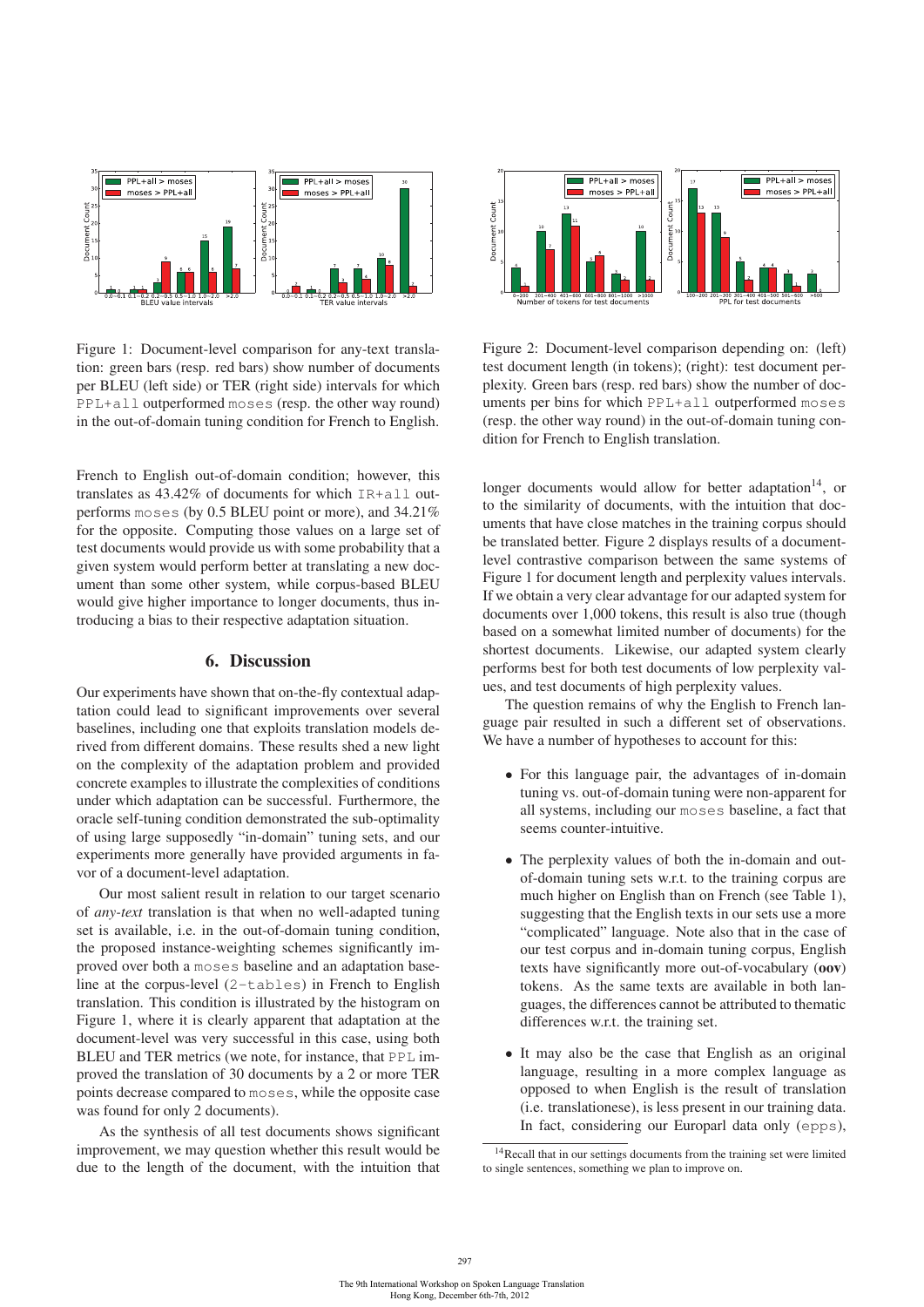|                                 | $moses_{out}$ | $moses_{out}^{2tables}$ | $IR_{out}^{+all}$        | $PPL_{out}^{+all}$       | $moses_{in}$             | moses <sub>in</sub> <sup>2</sup> tables | $IR_{in}^{+all}$ | $PPL_{in}^{+all}$ | $~moses_{oracle}$ | $IR^{+all}$<br>'oracle | $PPL^{+all}$<br><i>oracle</i> |
|---------------------------------|---------------|-------------------------|--------------------------|--------------------------|--------------------------|-----------------------------------------|------------------|-------------------|-------------------|------------------------|-------------------------------|
| $moses_{out}$                   |               | 39.47                   | 34.21                    | 25.00                    | 28.95                    | 26.32                                   | 18.42            | 25.00             | 11.84             | 10.53                  | 13.16                         |
| $moses^{2tables}_{out}$         | 38.16         |                         | 28.95                    | 27.63                    | 25.00                    | 22.37                                   | 14.47            | 23.68             | 10.53             | 11.84                  | 10.53                         |
| $IR_{out}^{\rm +all}$           | 43.42         | 39.47                   | $\overline{\phantom{a}}$ | 18.42                    | 30.26                    | 32.89                                   | 14.47            | 26.32             | 9.21              | 10.53                  | 10.53                         |
| $PPL_{out}^{+all}$              | 52.63         | 57.89                   | 39.47                    | $\overline{\phantom{a}}$ | 39.47                    | 36.84                                   | 19.74            | 34.21             | 11.84             | 10.53                  | 11.84                         |
| $~moses_{in}$                   | 57.89         | 55.26                   | 50.00                    | 38.16                    | $\overline{\phantom{a}}$ | 36.84                                   | 26.32            | 30.26             | 10.53             | 9.21                   | 9.21                          |
| $moses_{z}^{2tables}$ .         | 52.63         | 56.58                   | 50.00                    | 39.47                    | 32.89                    |                                         | 27.63            | 31.58             | 14.47             | 11.84                  | 9.21                          |
| $IR_{in}^{+all}$                | 64.47         | 63.16                   | 61.84                    | 50.00                    | 50.00                    | 47.37                                   |                  | 39.47             | 11.84             | 13.16                  | 10.53                         |
| $PPL_{in}^{+all}$               | 57.89         | 61.84                   | 52.63                    | 44.74                    | 43.42                    | 42.11                                   | 21.05            | $\sim$            | 10.53             | 11.84                  | 10.53                         |
| $moses_{oracle}$                | 84.21         | 84.21                   | 86.84                    | 85.53                    | 85.53                    | 84.21                                   | 82.89            | 82.89             |                   | 31.58                  | 38.16                         |
| $IR^{+all}$<br>'oracle          | 84.21         | 81.58                   | 82.89                    | 81.58                    | 82.89                    | 80.26                                   | 78.95            | 81.58             | 48.68             |                        | 38.16                         |
| $PPL^{+all}$ .<br><i>oracle</i> | 81.58         | 85.53                   | 82.89                    | 80.26                    | 80.26                    | 81.58                                   | 80.26            | 81.58             | 48.68             | 39.47                  |                               |

Table 4: Document-level contrastive evaluation for French to English translation experiments. Numbers indicate the percentage of documents for which the system of the row outperformed the system of the column by more than the specified margin  $(BLEU > 0.5)$ . Green background indicates that the system of the row outperformed the system of the column, while red indicates the opposite, and darker colors indicates larger differences.



Figure 3: Percentage of correctly translated source phrases in the trace of the decoder for the PPL+all systems against score value intervals of the confidence model (conf).

which correspond to the large majority of our training data, previous studies have shown that French as an original language is significantly more represented than English as an original language [22]. Experimenting with other corpora in which original language is known may help us to confirm this hypothesis.

Our adapted systems have recourse to sampling, and consequently do not use a reverse translation model [9], thus resulting in systems that may be built very efficiently, even for large data set conditions. Most previously published domain adaptation techniques cannot be applied directly to our studied scenario, as the availability of an in-domain training corpus is almost always assumed. Note that the newsco part of our training corpus was in fact "in-domain" w.r.t. our test documents. However, this corpus part was not identified as such, and our sampling strategies had no means to specifically access these data. The 2-tables baseline system [1] is the only setting where we perform translation where subparts of the whole training data are known, identifying in particular an in-domain corpus: this situation obtained lower results than our systems under all conditions, indicating that the granularity of training corpus used was not appropriate and should be adapted.

Lastly, we assess whether our confidence model (section 4) is a good predictor of translation quality. Figure 3 plots the percentage of correctly translated source phrases in the trace of the decoder (counted as such when their target phrase matches the reference translation) against score intervals of the model. For our PPL+all systems, we observe a clear tendency to provide better translations for test phrases with higher confidence. This result clearly calls for a better handling of low-confidence phrases, e.g. by source-side paraphrasing [10].

#### 7. Conclusion and future work

In this paper, we have studied a new scenario for Machine Translation that we called "any-text" translation, in which no in-domain training or development corpora can be identified in the general case. We have described an adaptation strategy that adapts translation models at the level of each input document by sampling and weighting training examples, and adds information about translation unit goodness and translation confidence. We found that our on-the-fly contextual adaptation significantly improves the results of French to English translation (up to 1.15 BLEU point improvement over moses and 1.02 BLEU over a corpus-level adaptation baseline (2-tables)). In comparison, results for the English to French pair do not reveal any clear gains. Some of our observations and hypotheses may pave the way to future experiments to determine under what conditions adaptation techniques can improve translation results. In particular, it turned out that our English documents were less similar to our training corpus than our French documents. The precise reasons for this situation should be investigated further.

We have introduced a document-level contrastive evaluation scheme (see Table 4), which offers a straightforward way to interpret and analyze the difference between any two

298